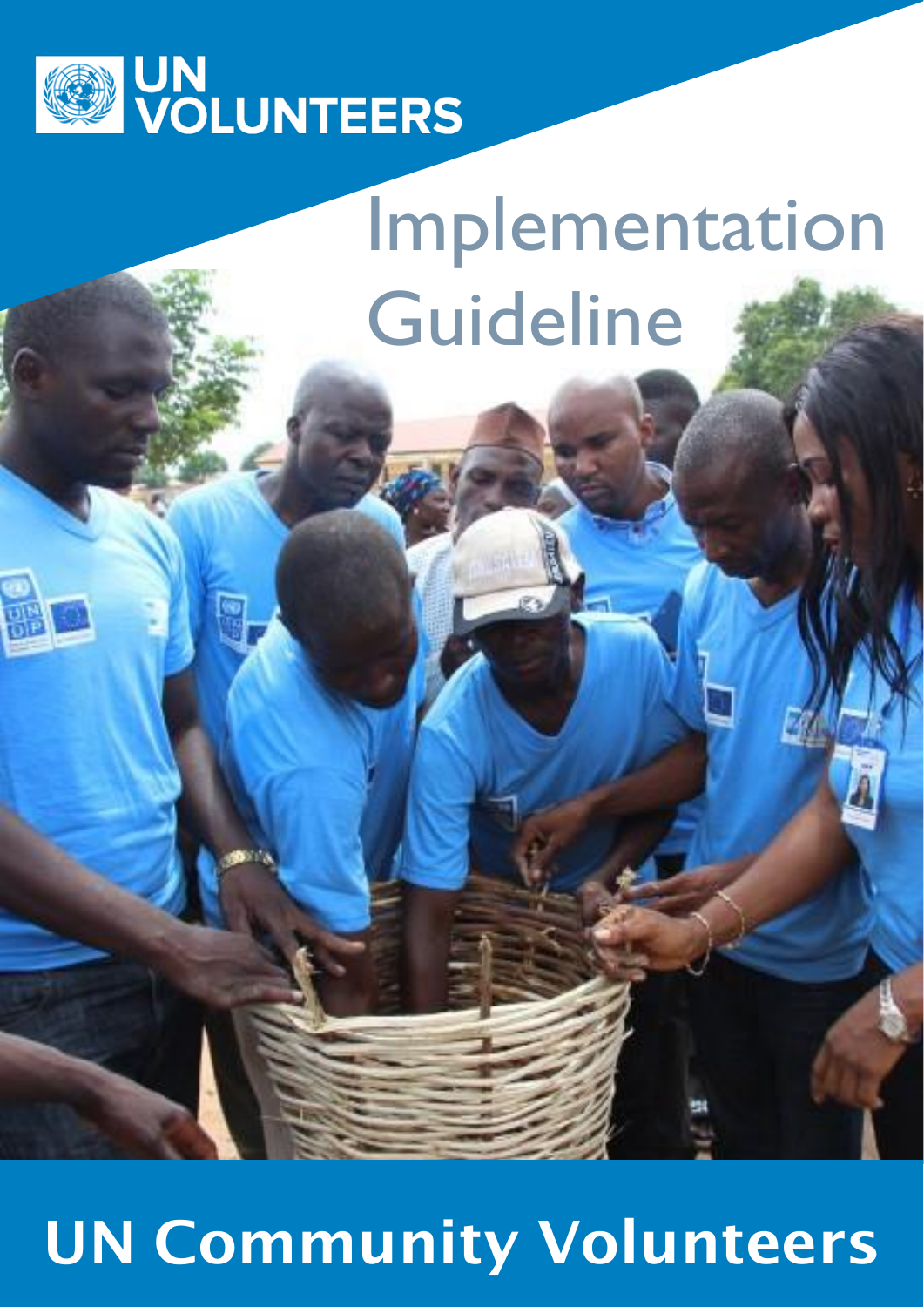### Contents

| Τ.  | Purpose                                                  | 3              |
|-----|----------------------------------------------------------|----------------|
| 2.  | Business Development and Description of Assignment (DOA) | 3              |
| 3.  | Advertisement                                            | 5              |
| 4.  | Application Procedure                                    | 5              |
| 5.  | UN Community Volunteers Coordinator's Role               | 5              |
| 6.  | <b>Registration of Candidates</b>                        | $\overline{7}$ |
| 7.  | <b>Identification and Selection</b>                      | $\overline{7}$ |
| 8.  | Delegation of Authority                                  | $\overline{7}$ |
| 9.  | Automatic Document Uploads                               | 8              |
| 10. | Leave Management                                         | 8              |
| П.  | Security                                                 | 9              |
| 12. | <b>Mandatory Training</b>                                | 9              |
| 13. | Learning and Training                                    | 9              |
| 4.  | Insurance                                                | 10             |
| 15. | <b>Processing Monthly Entitlements</b>                   | 10             |
| 16. | Part-Time                                                | 10             |
| 17. | Volunteer Reporting Application (VRA)                    | 11             |
| 18. | Instructions in ATLAS (Salary Plan)                      | 11             |
| 19. | Well-Being Differential                                  | 11             |
| 20. | <b>Waiving Entitlements</b>                              | 11             |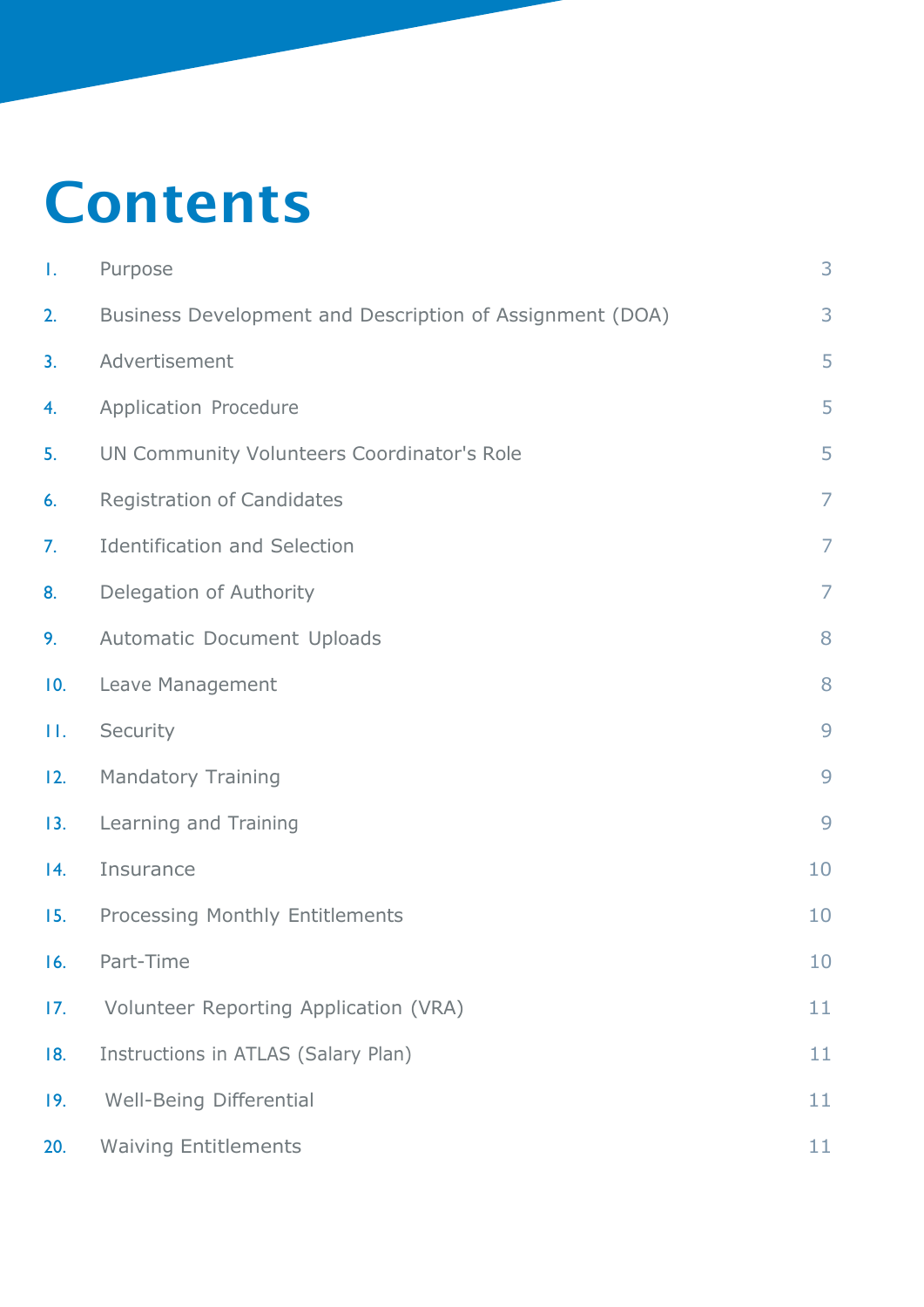#### <span id="page-2-0"></span>1. Purpose

This document guides UNV Field Units, Regional Offices and, when relevant, Host Entities to implement at the country level the newly established UN Volunteers contractual category-UN Community Volunteers. In other words, all you need to know when entering the business development and implementation phase. It is a complementary document to UN Community Volunteer Policy Note and Standard Operating Procedures (SOP) document on UN Community Volunteer category. The document is prepared based on lessons learned from pilot projects that were supported by UN Community Volunteers who served in 2018 in Colombia, India, Serbia, Nigeria, Guatemala, and previous years in Bolivia.

The goal of the document is to support smooth and efficient deployment of UN Community Volunteers and provide excellent service to UN Entities and UN Volunteers themselves. The UN Community Volunteer modality is distinct because of its focus on service and project delivery for local communities. This means potentially large numbers of UN Community Volunteers working in remote areas, in local languages with limited access to technology. There will therefore be important differences in implementation, including the recruitment of Community Volunteer Coordinators to perform various tasks indicated in this guideline.

### 2. Business Development and DOA

The main purpose of this contractual category is to address partners needs in mobilizing mass numbers (50 or more<sup>1</sup>) of UN Volunteers in local communities within a short period of time. With the reducing number of UNV Field Units, recruitment and management of this category is transaction heavy for UNV, unless there is a dedicated capacity supported by the Host Entity (e.g., UN Community Coordinator). The UN Community Volunteers category should avoid replication and substitution of other national UN Volunteer categories (Expert, Specialist, Youth and University) and have specific profiles that can support the locally implemented projects in communities.

The UN Community Volunteer category is regulated under the Unified Conditions of Service for UN Volunteers together with Policy Note for UN Community Volunteers and follows the national UN Volunteer workflow in the applicable Volunteer Management application.

 $<sup>1</sup>$  Depending on the context and needs on the ground, smaller numbers will also be considered</sup>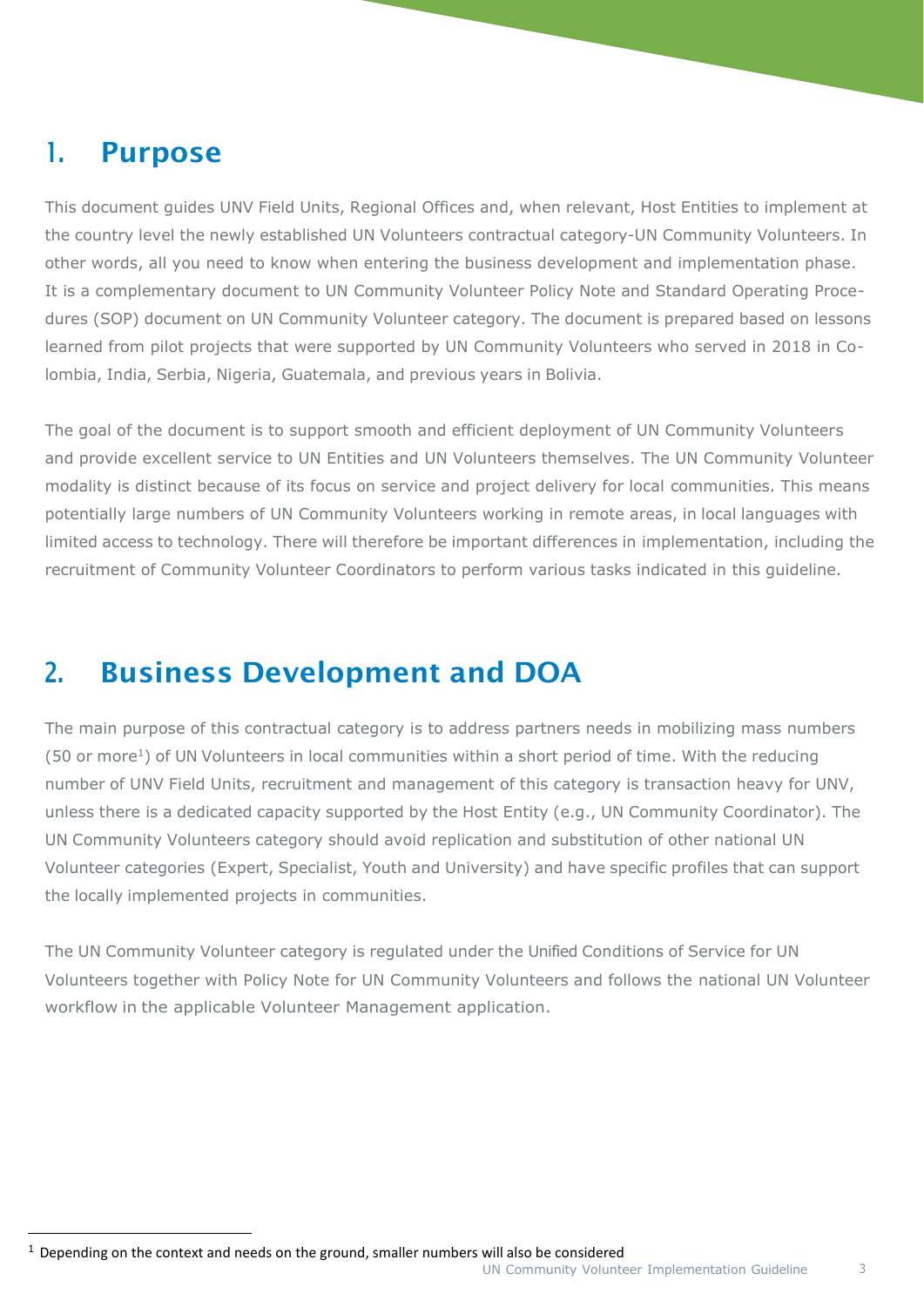The DOAs created under this category should avoid indication of higher mandatory requirements that are specified in the **[Policy](https://www.unv.org/sites/default/files/unvpf/Community%20Volunteer%20Policy%20Note.pdf) Note** 

- Age Limit: 18 and above
- Education: Basic education
- Work Experience: 0 years

DOAs created and approved within the UNV Regional Offices and UNV Field Units will be automatically published on the UNV website and Unified Volunteering Platform (UVP) in one of three official UN languages (English, Spanish and French) that are supported in the applicable Volunteer Management system.

A template DOA of UN Community Volunteers can be found UN Community Volunteer-Description of Assignment [\(link\)](https://www.unv.org/sites/default/files/DoA%20Template%20Community%20Volunteer_0.docx) (Sample DOAs-Social Inclusion Agent[-link;](https://undp.sharepoint.com/:w:/r/sites/UNVknowledgeMng/Policy%20Laboratory/Community%20Social%20Inclusion%20Agent%20DOA.docx?d=wac80acf023cc4f999891a529238a024d&csf=1&e=4stFh9) Village Savings and Loan Association Agent[link\).](https://undp.sharepoint.com/:w:/r/sites/UNVknowledgeMng/Policy%20Laboratory/Village%20Savings%20and%20Loan%20Association%20Agent%20DOA.docx?d=w822fb6cfdc7f49818423b016bd1a0c62&csf=1&e=rbQWbW)

All changes in the Description of Assignment occurring between recruitment and entry on duty need to be formalized with the United Nations Volunteer Programme.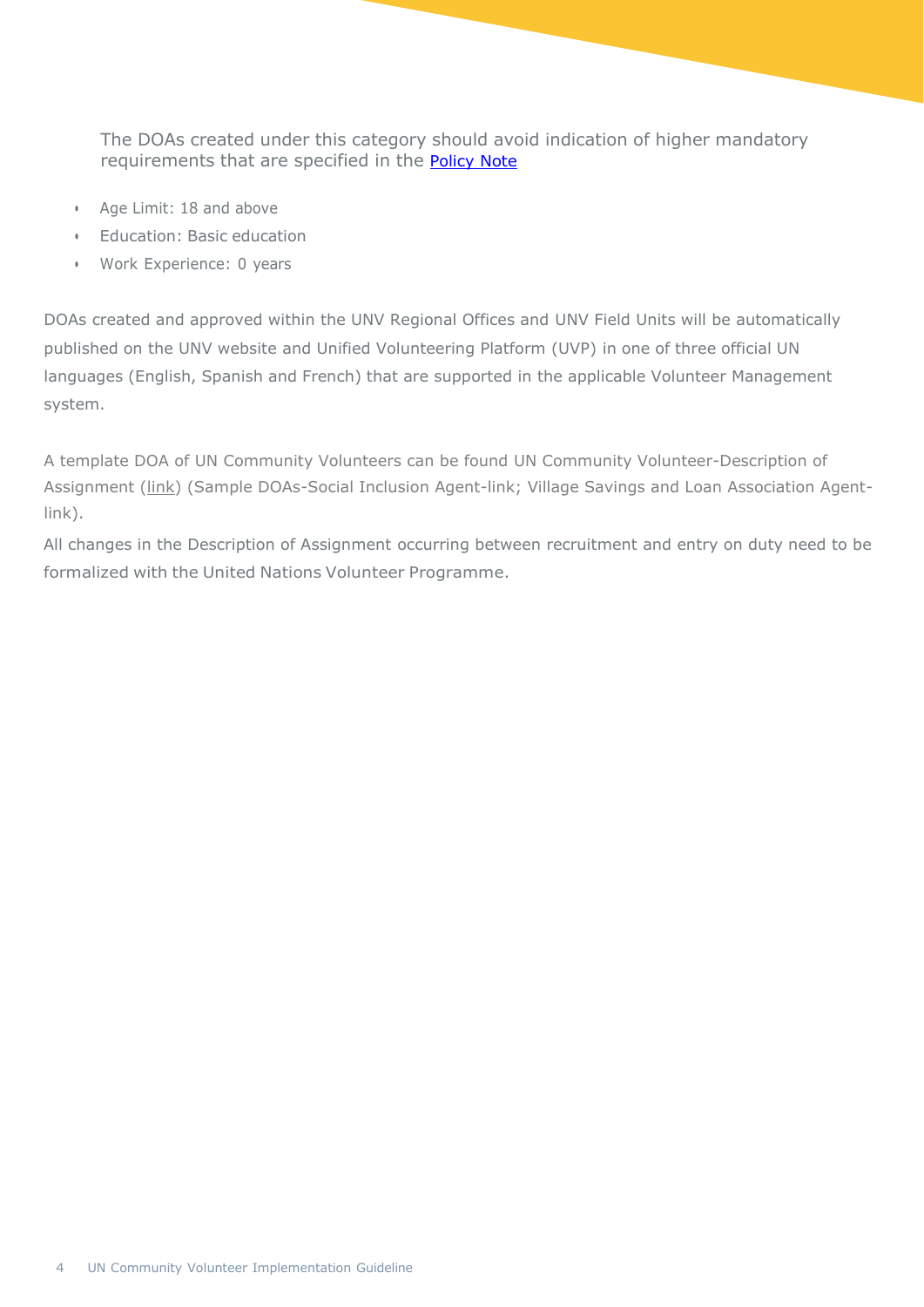#### <span id="page-4-0"></span>3. Advertisement

Host agency and UN Community Volunteer Coordinator (with the support of Regional Portfolio Specialists and Programme Analysts) are in charge to define the appropriate context of advertisement and application procedure for DOAs created under UN Community Volunteers category, which can be done using Unified Volunteering Platform (UVP) - or outside the systems. When suitable, DOAs can be advertised in local sources such as newspapers, radios and other social media channels both in English and local languages. Applications can be processed manually if applications are received outside the system. In case DOAs are advertised in languages other than official UN languages, the content should be in line with the original. Advertisement must indicate sensible deadline date as per agreement with the Host Entity and applications should be received until that date. In the spirit of inclusion, advertisement should reach the targeted group and should create favorable environment for vulnerable groups to apply. Responsibility for the inclusive process lies with the Host Entity.

#### <span id="page-4-1"></span>4. Application procedure

The default procedure for gathering applications for advertised positions is through Unified Volunteering Platform (UVP). Depending on community circumstances (not having internet and/or computer access in community, language barriers of system, limited-popularity of the applicable Volunteer Management system and UNV website in a given country/context) applications can be also gathered through email or in person application in UNV Field Unit offices (if exists) or Host Entities. In case of necessity (specific projects in rural areas), UNV Field Unit Programme Assistants, UN Community Volunteer Coordinator or Project Coordinator assigned by Host Entity can gather applications directly in communities while promoting the project. Responsibility for transparency in application process lies with the Host Entity.

### <span id="page-4-2"></span>5. UN Community Volunteers Coordinator's role

Unique to the UN Community Volunteer category is the provision to recruit a UN Community Volunteer Coordinator to support recruitment, onboarding, and management of UN Community Volunteers.

The UN Community Volunteer Coordinator is the main support role in the implementation of this category. The position should be funded by the Host Entity. UNV Regional Office and Field Unit colleagues are to secure funding for the Coordinator during the business development process.

The description of tasks of Coordinators could include but not be limited to the following:

- 1. Support to description of assignments (DOAs) development;
- 2. Developing advertisement techniques and recruitment process planning;
- 3. Community outreach for identification of candidates;
- 4. Support to candidate registration in the applicable Volunteer Management System;
- 5. Support to volunteer selection, recruitment, onboarding, contract management and reporting;

UN Community Volunteer Implementation Guideline 5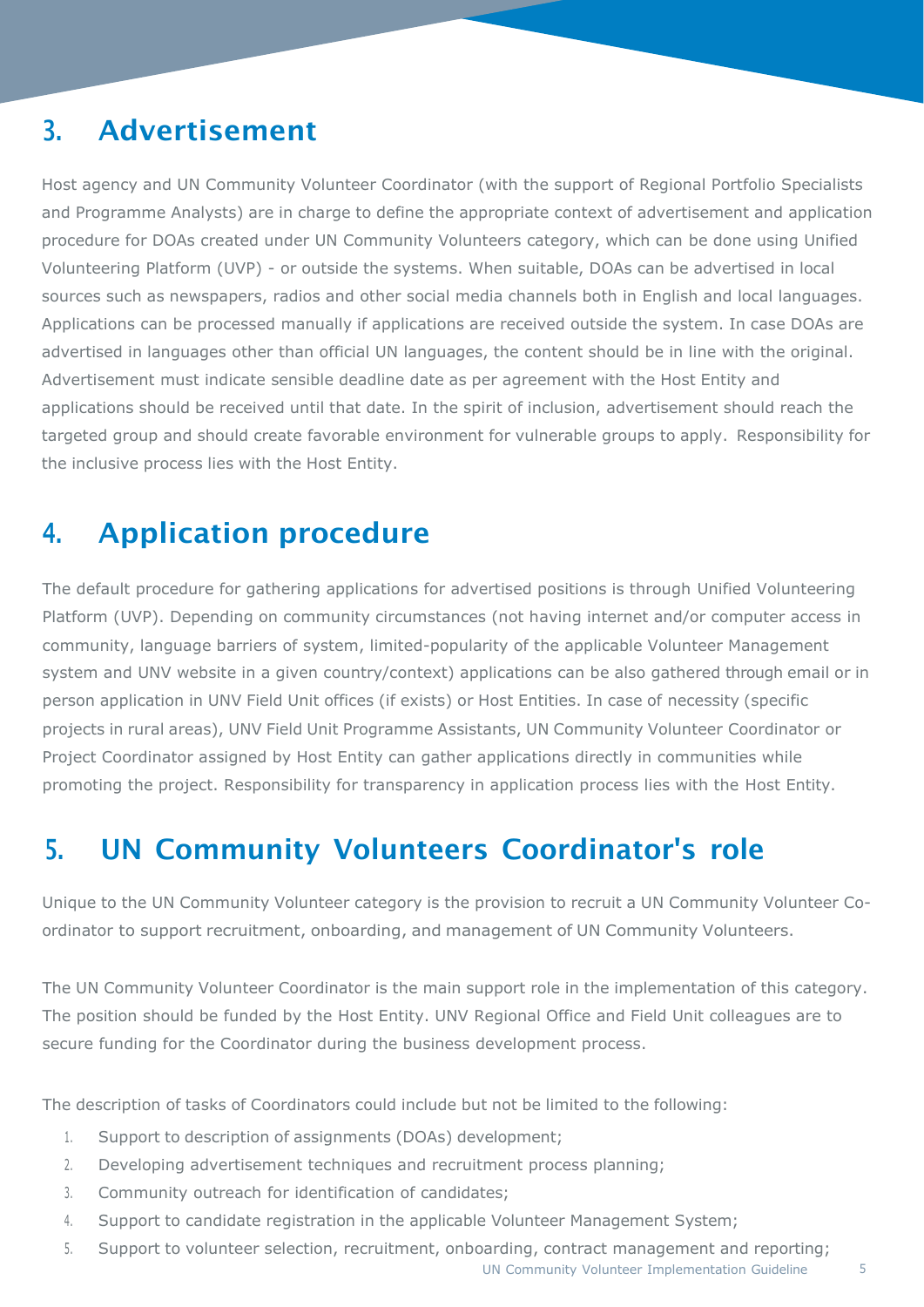6. Support to facilitation of mandatory UN and UNV courses.

Host entities are free to designate additional tasks to the Coordinator function outside the recruitment and management of UN Community Volunteers.

 A sample DOA for UN Community Volunteers Coordinator: DOA [Template Community Coordinator](https://www.unv.org/sites/default/files/unvpf/UN%20Community%20Coordinator-DOA.docx)

#### [DOA Template Specialist Coordinator](https://www.unv.org/sites/default/files/unvpf/UN%20Specialist%20Coordinator-DOA_Specialist.docx)

See below the institutional arrangements in the table 1 below. Factors considered for the arrangements include:

- The number of UN Community Volunteers to be recruited;
- Complexity of the operations involved
- Communities' location (e.g., remote, isolated);
- Infrastructure (e.g., internet/computer, banking access);
- Communication and language (languages other than official UN languages);
- Availability of potential candidates and possible challenges with identification and selection;
- The presence (or not) of a UNV field unit nearby for support;
- The readiness of the Host Entity to provide support to identification, selection and contract management (e.g., extension) of UN Community Volunteers;
- Capacity of the UNV field presence;
- Length of contracts, and availability of funds.

UN Community Volunteers Coordinator role is a binding requirement imposed on the UN Host Entity. The UN Community Volunteer Coordinator could be recruited as a UN Community Volunteer or a national UN Volunteer Specialist based on the below recommended formula of the number of UN Community Volunteers in a particular country while factoring into consideration the capacity of the UNV field presence, complexity of the operations involved, length of contracts, and availability of funds." The coordinator function will be under direct supervision of Host Entity.

The Coordinator is recommended to be recruited as early as possible depending on the project context. H/ she will undertake two weeks intensive auto-didactic online training facilitated by UNV related to volunteer recruitment and management (e.g.: Unified UN Volunteers Conditions of Service, using Unified Volunteering Platform (UVP) for recruitment and management of assignments, leave management). The

Coordinator is expected to work closely with UNV Field Unit, Regional Office colleagues for above mentioned tasks.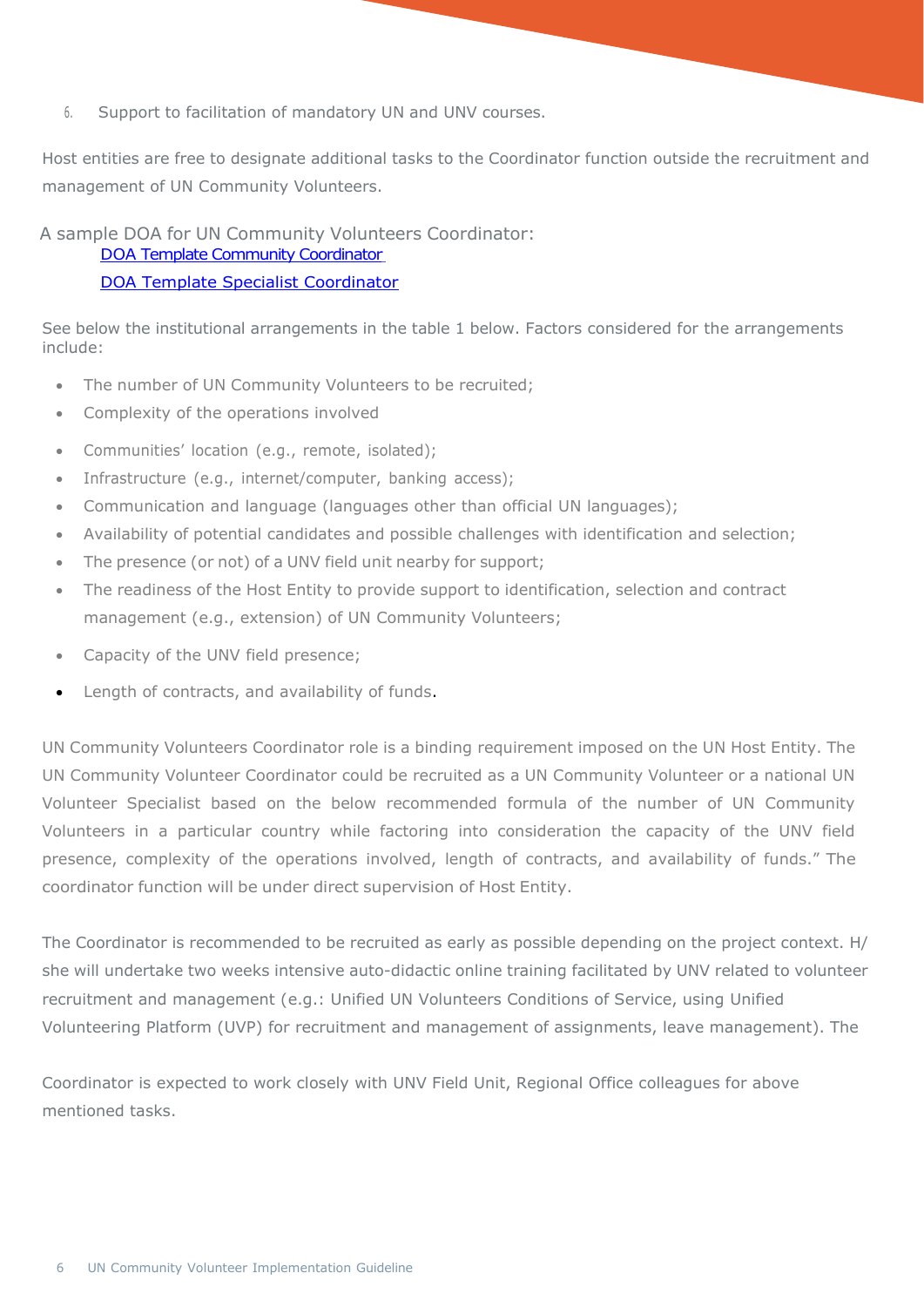Table 1: Institutional Arrangements UN Community Volunteer Coordinators (based on [Policy](https://www.unv.org/sites/default/files/unvpf/Community%20Volunteer%20Policy%20Note.pdf) Note)

| <b>UN Community Volunteers</b> | <b>Community Coordinators</b> |
|--------------------------------|-------------------------------|
| $1 - 24$                       | One (1) strongly recommended  |
| $25 - 50$                      |                               |
| $51 - 100$                     |                               |
| $101$ (plus)                   | Additional for every 25       |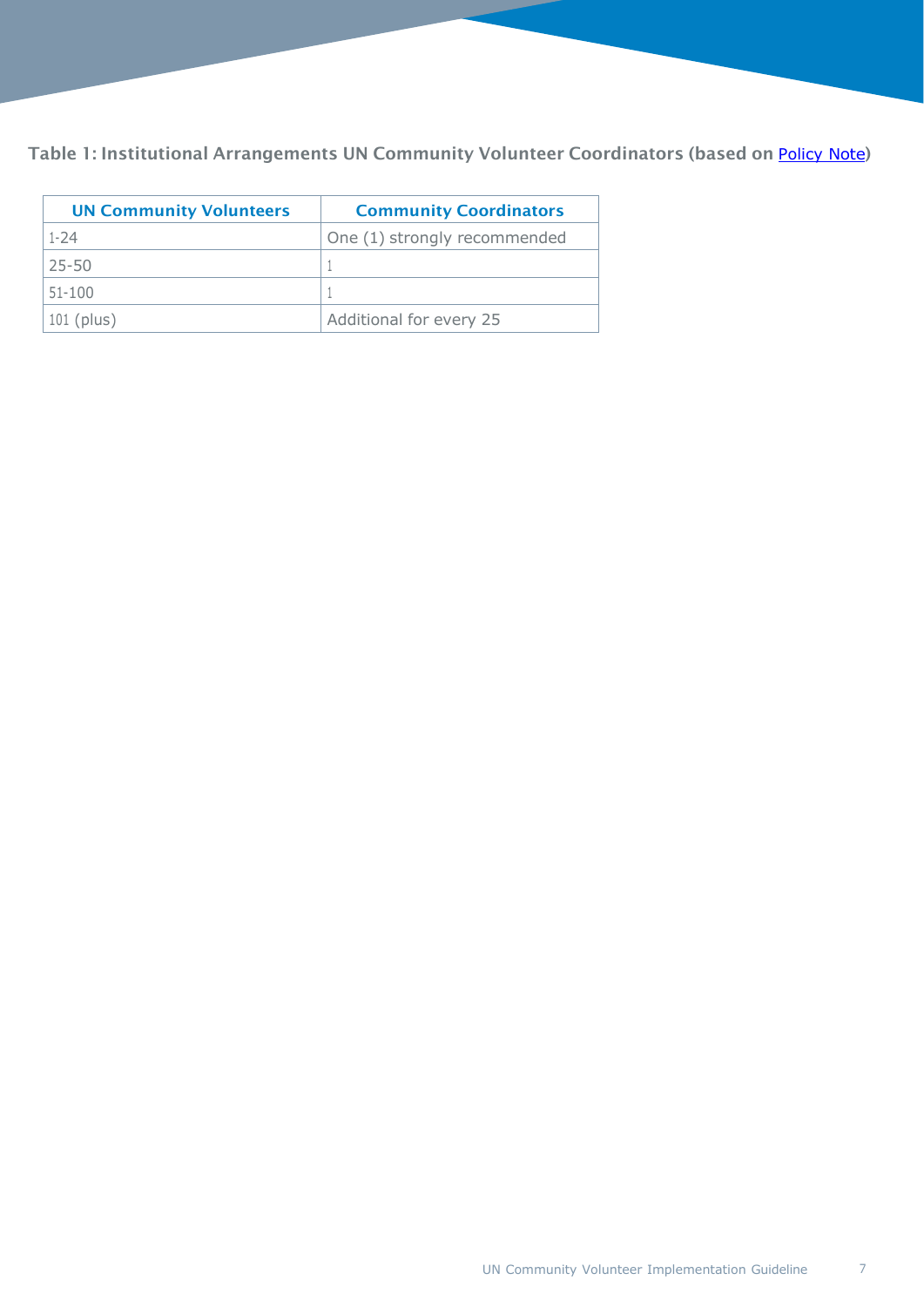All operations related to contract management in ATLAS HCM will be handled by UNV Field Units or UNV HQ Volunteer Service Center (VSC) as Coordinators are not expected to have access to ATLAS. Programme Assistants in UNV Field Unit and Regional Offices, Operations Associate in VSC will be responsible for hiring UN Volunteers in ATLAS, processing monthly payroll elements, contract extensions and separation. Coordina- tor might need to support contract management e.g., liaising with Host Entity and volunteer for contract extensions, leave management, payments (in case bank transfer payment are not possible).

#### <span id="page-7-0"></span>7. Registration of Candidates

In all cases, the details of selected UN Community Volunteers are to be registered in the applicable Volunteer Management Application. Wherever possible, this should be completed by the user. For cases, where UN Community Volunteers [candidates] are not able to register in the applicable Volunteer Management Application and apply for advertised DOAs, other solutions are required that will be specified to each situation. For example, the UN Community Volunteer Coordinator can support the candidates to create their own accounts in the applicable Volunteer Management Application (delegation of authority to be secured in written). Or the Coordinator can accept emailed or hand-written applications and record details in a database or spreadsheet. UNV ICTS and VSS will provide support to register candidates in the applicable Volunteer Management Application based on this database file. The standard format of the database shall be used.

#### 8. Identification and Selection

UN Volunteers can be identified through or outside the applicable Volunteer Management Application depending on the project context and requirements. If UN Volunteers must be selected outside the applicable Volunteer Management Application, then Community Coordinator provides support to the selected candidate in registration, searching and applying for the opportunity in UVP. Host Entities are free to decide on candidate assessment process (desk review, interview, written test, other). In all cases they should ensure the competitiveness and fairness of selection process. Nevertheless, candidates can be identified through a different procedure in line with the applicable Direct Recruitment policy. Conducting written test or interview are optional. Transparency in the selection process lies with the Host Entity.

#### 9. Delegation of Authority to act on behalf of a candidate and a Volunteer

In places, where UN Community Volunteers cannot perform actions in the applicable Volunteer Management Application (due to internet/computer/ language issues), related operations can be handled on behalf of candidates / UN Volunteers by UN Community Coordinator or other UNV staff members (Programme Assistants in Field Unit and Operations Associates in Volunteer Service Center- in absence of UN Community Volunteer Coordinator). These functions include but are not limited to creating profile in the applicable Volunteer Management System, uploading beneficial form, copy of Passport, education credentials, etc. For data protection reasons, the delegation of authority document should be signed by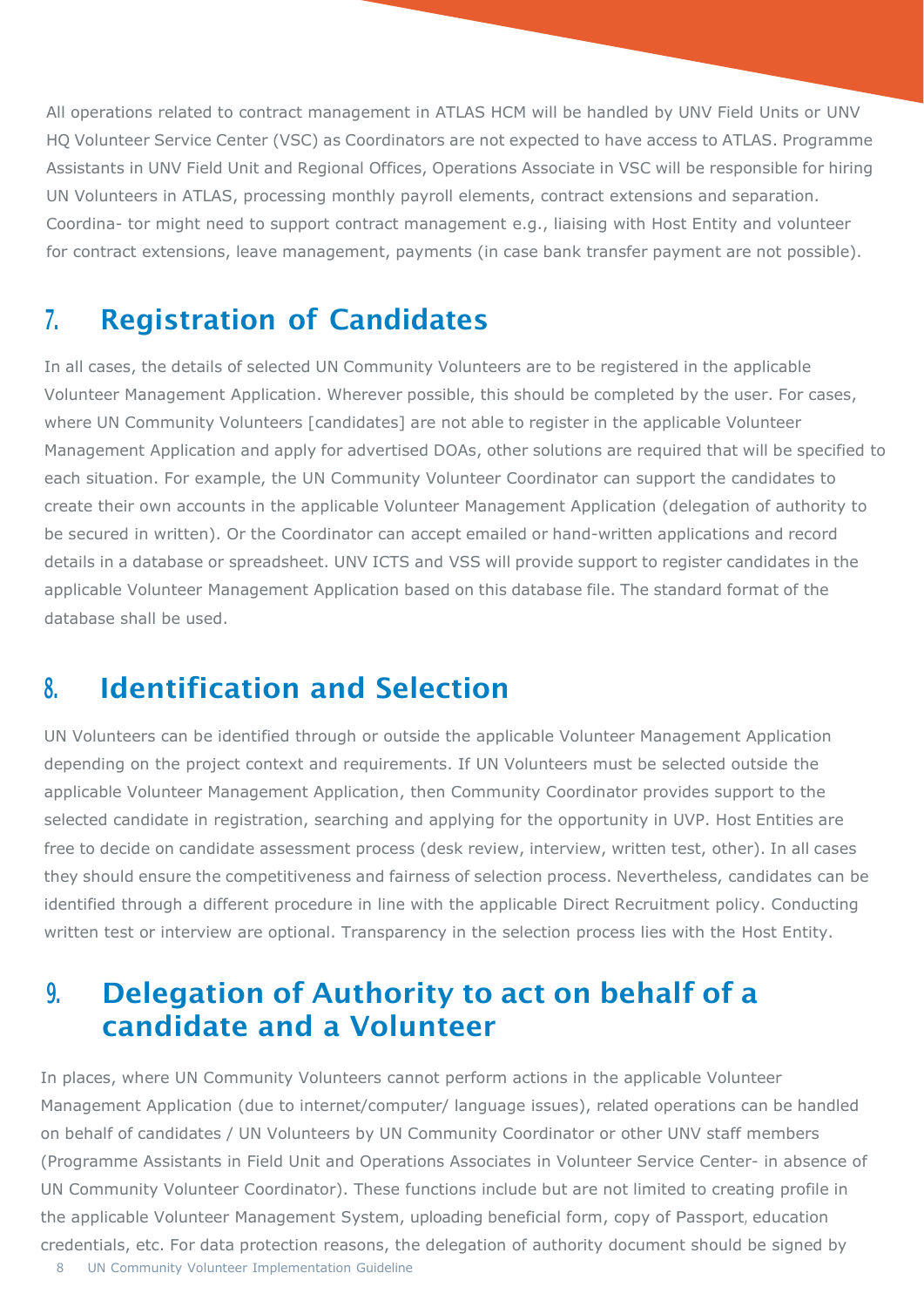candidates / UN Volunteers.

Document shall contain name and date of birth. The Sample document is saved here and can be translated to local language by UN Community Coordinator or Host Entity if needed.

#### <span id="page-8-0"></span>10. Automatic document uploads

Uploading documents to profiles in the applicable Volunteer Management Application can be challenging for candidates/ UN Volunteers and UN Community Coordinators due to technical issues. UNV ICTS and VSS can support in automation of several processes on behalf of candidate/ volunteer. Below is possible automation options:

1. Volunteer profile creation

Volunteer profiles can be created based on standard database filled by UN Community Volunteers Coordinator and/or Host Entity and forwarded to UNV ICTS and VSS section to upload in the applicable Volunteer Management Application. The standard manual offer can be created for bulk recruitments and UNV ICTs and VSS section can upload to all volunteers' profile in one go.

Other documents (passport, educational credentials, beneficiary form, leave management records and others) shall be manually uploaded to volunteer profiles in UVP under document library.

#### <span id="page-8-1"></span>11. Leave Management

UN Community Volunteers are receiving the same leave entitlements as national UN Specialist Volunteers and their leave management should be managed through ATLAS e-Services system. Therefore, it is necessary for UN Volunteers to have an official UN email address. If the Host Entity does not provide an official UN email address, management of the volunteers' leave will be the responsibility of the Host Entity. Host Entity is responsible for keeping the leave records of UN Volunteers and for submitting them to UNV at the end of assignment and whenever is necessary (e.g., Long-term uncertified sickness) for records on volunteer's file.

The UN Community Volunteer Coordinator is responsible for acting as HR Focal Point and Leave Monitor of UN Community Volunteers. Therefore, it is necessary that UN Community Coordinator get "unv.org" email address. In case, the Coordinator function is not provided by Host Entity, UNV Field Unit Programme Assistants will act as a replacement for the Coordinator function. In other cases, (in absence of UN Community Coordinator and Programme Assistant) an Operations Associate in VSC will act as HR Focal Point and Leave Monitor for UN Community Volunteers. Same arrangement applies to the process of establishing e-Service profile for Volunteer and his/her Supervisor (e-Services Workflow). The involvement of Operations Associate in Leave Management processes should be minimized.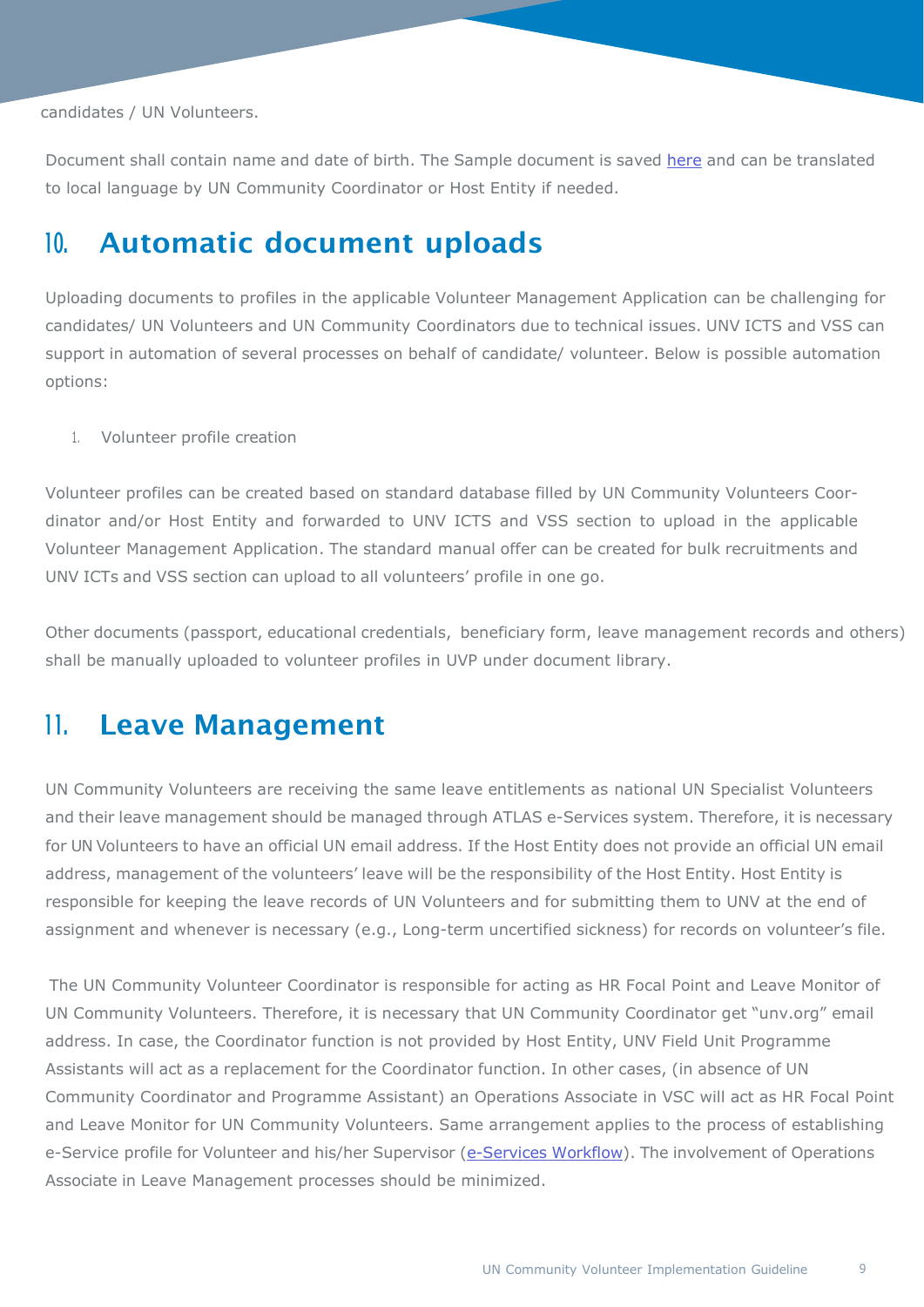#### <span id="page-9-0"></span>12. Security

UN Community Volunteers, like UN personnel must comply with UN DSS Security policies (UN Security Management System Security Policy Manual). The Host Entity, with support from the UN Community Volunteer Coordinator, is responsible for informing the Country Team Security Advisers on the engagement of UN Community Volunteers in local projects and for seeking advice from them on providing trainings on specific project-related security measures. Upon deployment, all UN Volunteers shall be included in the Host Entity security plan/document and the local police shall be notified of new volunteer deployments. Volunteers serving with UNDP/UNCDF/UNV will have additional charge for security measures depending on hardship of the duty station (3% for all UN Volunteers in H, A, B & C duty stations or 5% for all UN Volunteers in D & E duty stations).

#### 13. Mandatory Trainings

UN Community Volunteers, like other UN Volunteers should complete UNV online mandatory courses within first 4 weeks of their assignment. In case, due to difficult circumstances (language, internet and computer access, literacy level etc.) UN Community Volunteers cannot complete mandatory courses then the Host Entity is responsible to provide the same information in a more accessible form (briefing, training workshop) and request that UN Volunteers sign the document (sample document [here\)](https://www.unv.org/sites/default/files/unvpf/UNV%20Core%20Mandatory%20Courses.docx) on understand- ing the course content. Host entities are free to the design the form in local language that is understandable by UN Volunteers. UNV is committed to provide simplified version of mandatory courses. The document should indicate the title of mandatory course and the names of UN Volunteers and their signatures. Signed documents needs to be uploaded in each Volunteer profile in UVP by UN Community Coordinator or Field Unit Programme Assistant. The process can be automated in mass recruitments by preparing one sample document with the name of all UN Volunteers and signatures and submit to UNV ICTS (or VSS) to upload in all volunteer profiles on one go.

#### <span id="page-9-1"></span>14. Learning and Training

UN Community Volunteers should have access to a variety of learning opportunities to enhance skills relevant to their assignments and professional growth. The Host Entity is responsible for ensuring UN Volunteers can access the training required to perform their duties, which may include the organization of group training for UN Volunteers on various career or community development topics, especially where there is no good infrastructure (on site trainings, online trainings in local languages) in com- munities. The content of training should not be mixed with project onboarding training and focus on learning needs and career or community development activities of UN Community Volunteers. UNV Capacity Development Team will provide content of a generic group training. UNV however will not design content of a specialized training required for the volunteer assignment.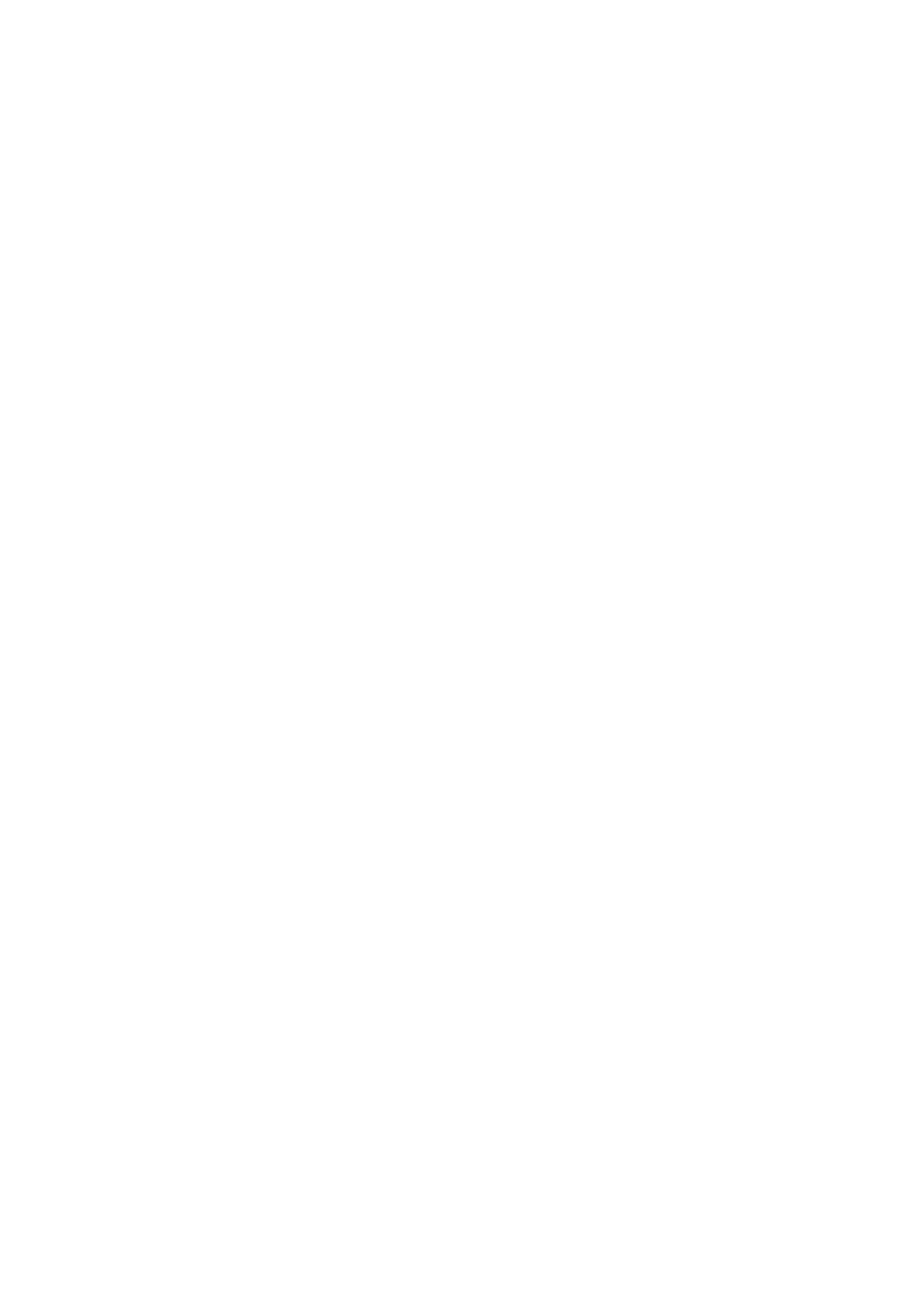#### <span id="page-11-0"></span>15. Insurance

UN Community Volunteers are entitled to the same health, life, and permanent disability insurance as national UN Volunteers. At the Host Entity's request, CIGNA health insurance can be replaced with the health insurance from local providers in country provided the level of coverage is equal to or better than CIGNA insurance coverage. This decision will lie with the Host Entity and will have to be documented. UN Volunteers should present the official insurance certificate to UNV (upload in the applicable Volunteer Management Application or submit to UN Community Volunteer Coordinator to upload in the system) before the start of their assignment. Life and permanent disability insurance under no circumstances should be waived by Host Entities. National UN Volunteers insurance premiums are subject to change and UNV will communicate to Host Entities about the new applicable rates. CIGNA Insurance Plan for national UN Volunteers is saved [here.](https://toolkit.unv.org/sites/default/files/2021-10/Cigna2021_AnnexIV_DOB_NUNV.pdf)

#### <span id="page-11-1"></span>16. Processing monthly entitlements

All UN Community Volunteers are expected to have a valid local bank account for processing monthly volunteer entitlements. If due to context limitations, UN Volunteers do not have a valid bank account, UNDP check option will be an alternative option to provide payment. Mobile banking or other alternative methods can be used in countries where UNDP is applying these methods. Additional fees could be applied (other than global payroll charge-US\$ 10.70 paid through recurrent charge) in case UNV applies alternative pay- ment options (UNDP check, mobile banking etc.) and it will be charged from Host Entity funding source.

Host Entities, Field Units and Regional Offices should confirm there is a viable, safe, and compliant way to pay all UN Community Volunteers in a community before proceeding with recruitment. If required, the UNV Volunteer Solutions Section can be consulted on matters related to payments and compatibility with UNV/UNDP systems.

#### <span id="page-11-2"></span>17. Part-Time

Part Time Volunteering is possible under this contractual category as per applicable policy. UN Volunteers serv- ing under this category will receive 50% full-time VLA for UN Community Volunteers but other entitlements (Health and Life insurance, leave entitlements) will remain the same as full-time contract. The cost recovery model for part-time UN Volunteers will remain the same as full time UN Community Volunteers. Host Entities are responsible for work arrangements and for monitoring UN Volunteers work schedule, if necessary. The offer template for full-time UN Volunteers will be applied for the part-time UN Volunteers as well.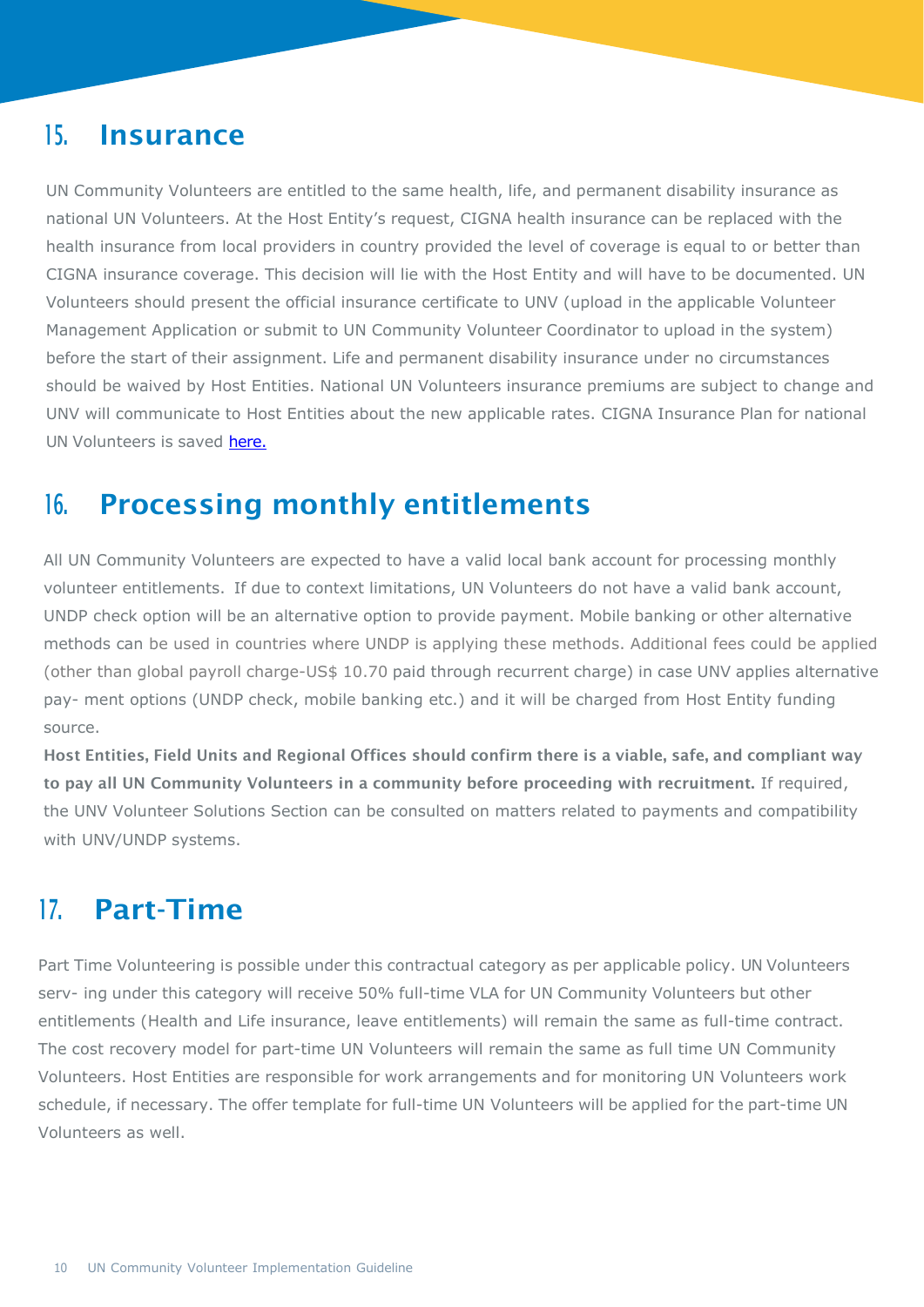#### <span id="page-12-0"></span>18. Volunteer Reporting Application (VRA)

All UN Volunteers are expected to use the Volunteer Reporting Application (VRA) with their system login credentials. The application is available in three languages- English, French and Spanish. In case UN Volunteers do not have access to computer or internet, or do not understand any of the three languages of VRA application, Host Entity and/or UN Community Volunteer Coordinator can support them to fill this data. Filling questions manually in hard copies and uploading to VRA system is not possible. Reporting is mandatory.

The SOP on Volunteer Reporting is saved here.

#### <span id="page-12-1"></span>19. Instructions in ATLAS (Salary Plan)

The salary scale for UN Community Volunteers will be as following.

E.g. UN Community Volunteers in Colombia Salary Plan: COLZ, Grade UT, Step (depending on duty station in country)

In case any difference from standard procedure applies, Volunteer Solutions Section will create an ATLAS Implementation guideline for GP administrators.

National VLA rates can be adjusted based on UNV VLA Methodology.

#### <span id="page-12-2"></span>20. Well-Being Differential

UN Community Volunteers are entitled to the same Well-Being Differential entitlement as national UN Volunteers where applicable as per applicable Policy.

#### <span id="page-12-3"></span>21. Waiving Entitlements

This is a standard text to be included in each DOA.

UN Community Volunteers have very few entitlements and it is not advised to waive or reduce any entitlement from standard package. Any waiver on UN Community Volunteer Policy Note will follow the UNV Waiver Policy.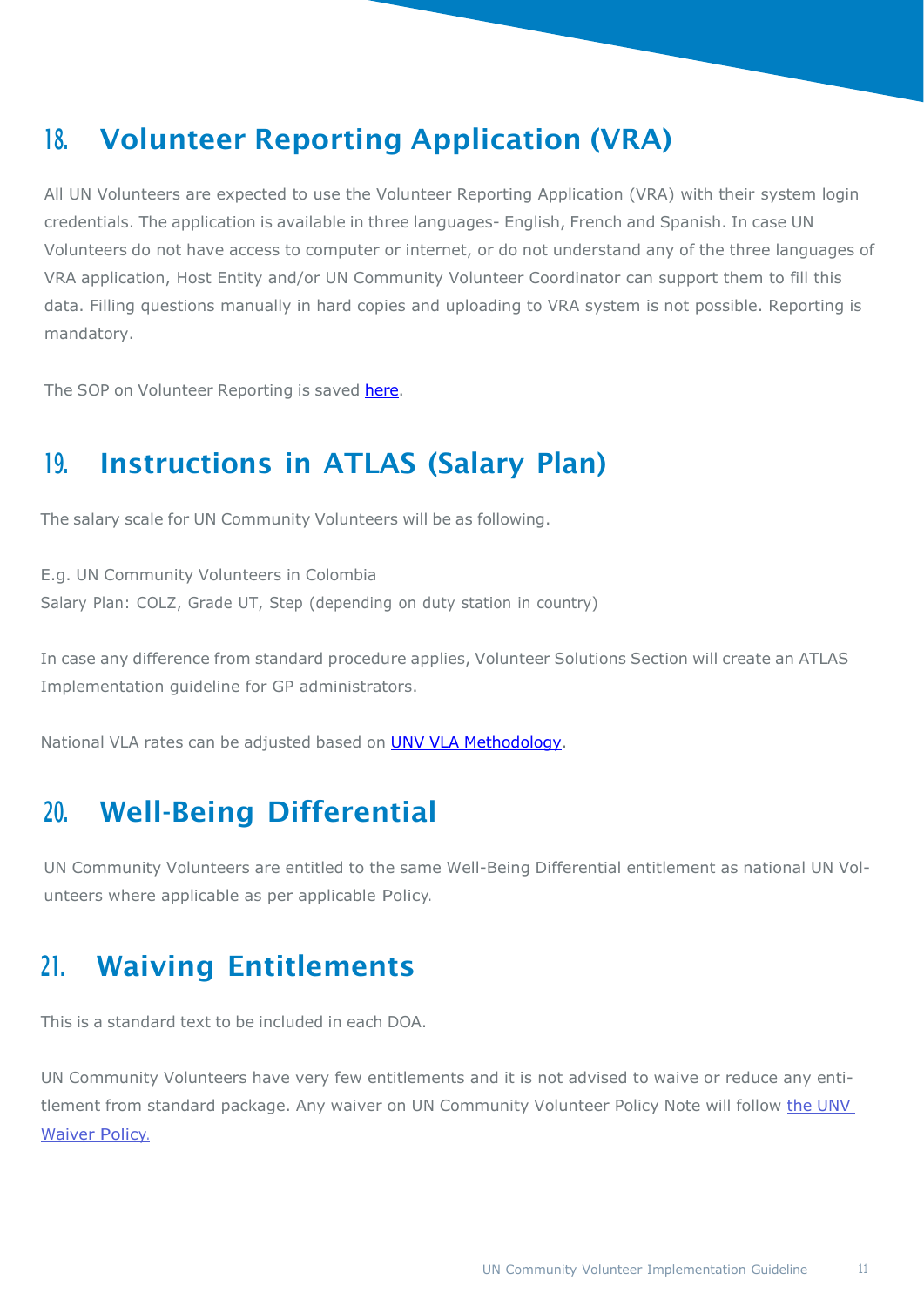#### Annexes

Annex 1: UN Community Volunteers category related documents.

- Policy Note
- DOA Template Community Coordinator
- DOA Template Specialist Coordinator
- Flyer
- UVP calculator

Annex 2: Applicable Volunteer entitlements and assignment related costs (comparison with UN National Volunteer)

| <b>Volunteer Entitlement and</b><br>assignment related costs | <b>UN Community Volunteer</b> | <b>Specialist Coordinator</b> |
|--------------------------------------------------------------|-------------------------------|-------------------------------|
| Volunteer Living Allowance                                   | <b>Yes</b>                    | Yes                           |
| <b>WellBeing Differential</b>                                | <b>Yes</b>                    | Yes                           |
| <b>Exit Allowance</b>                                        | N/A                           | Yes                           |
| Insurance (health, life, permanent<br>disability)            | <b>Yes</b>                    | <b>Yes</b>                    |
| Travel                                                       | N/A                           | Yes                           |
| Entry Lump Sum                                               | Yes                           | Yes                           |
| Sundry                                                       | <b>Yes</b>                    | Yes                           |
| Security cost                                                | Yes                           | Yes                           |
| Deployment charge                                            | <b>Yes</b>                    | Yes                           |
| Recurrent charge                                             | Yes                           | Yes                           |
| Country Office Support Cost                                  | Yes                           | <b>Yes</b>                    |

Updated on 20 February 2022

Note: Questions/comments regarding this document should be addressed to the service desk support@unv.org